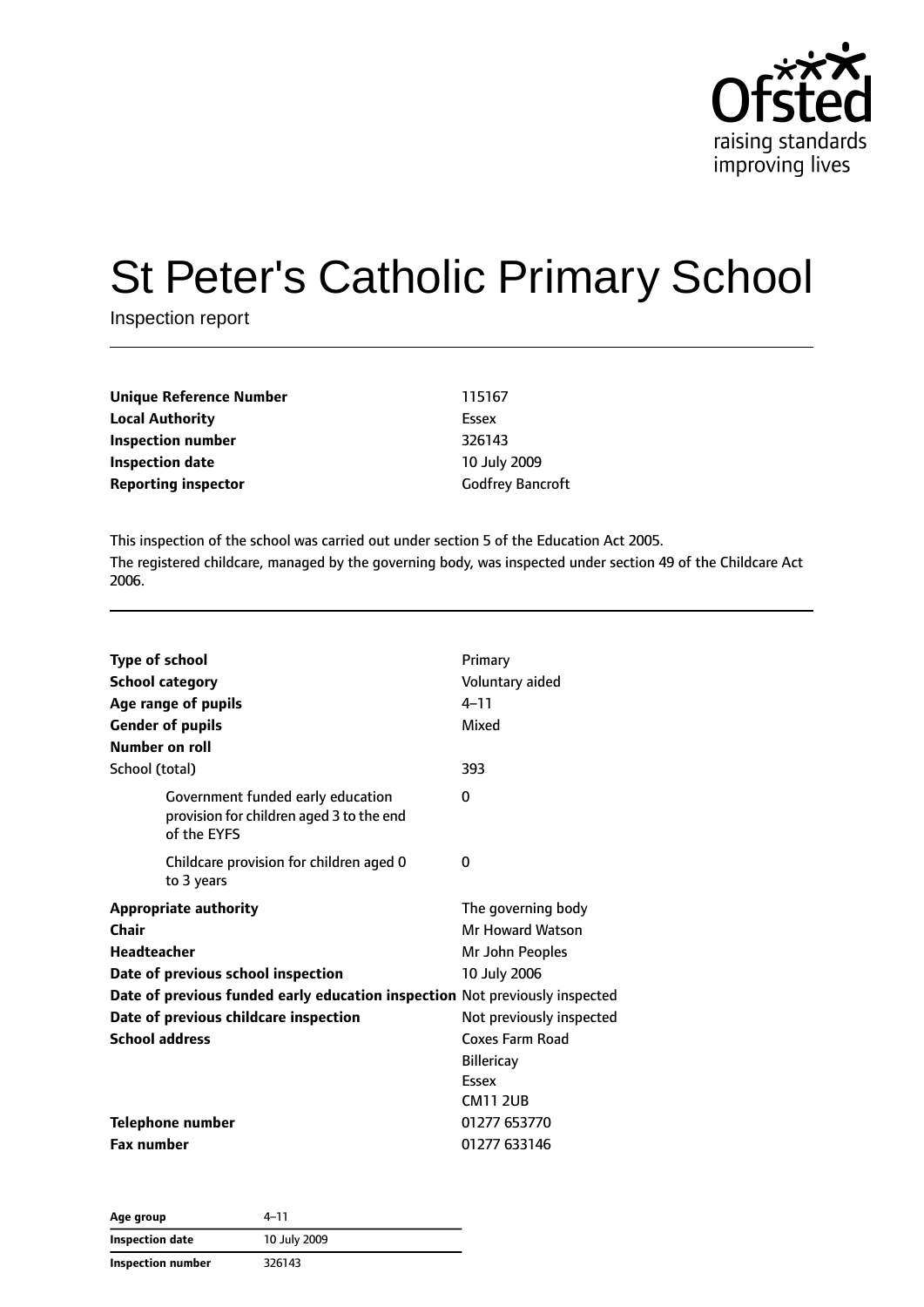.

<sup>©</sup> Crown copyright 2009

Website: www.ofsted.gov.uk

This document may be reproduced in whole or in part for non-commercial educational purposes, provided that the information quoted is reproduced without adaptation and the source and date of publication are stated.

Further copies of this report are obtainable from the school. Under the Education Act 2005, the school must provide a copy of this report free of charge to certain categories of people. A charge not exceeding the full cost of reproduction may be made for any other copies supplied.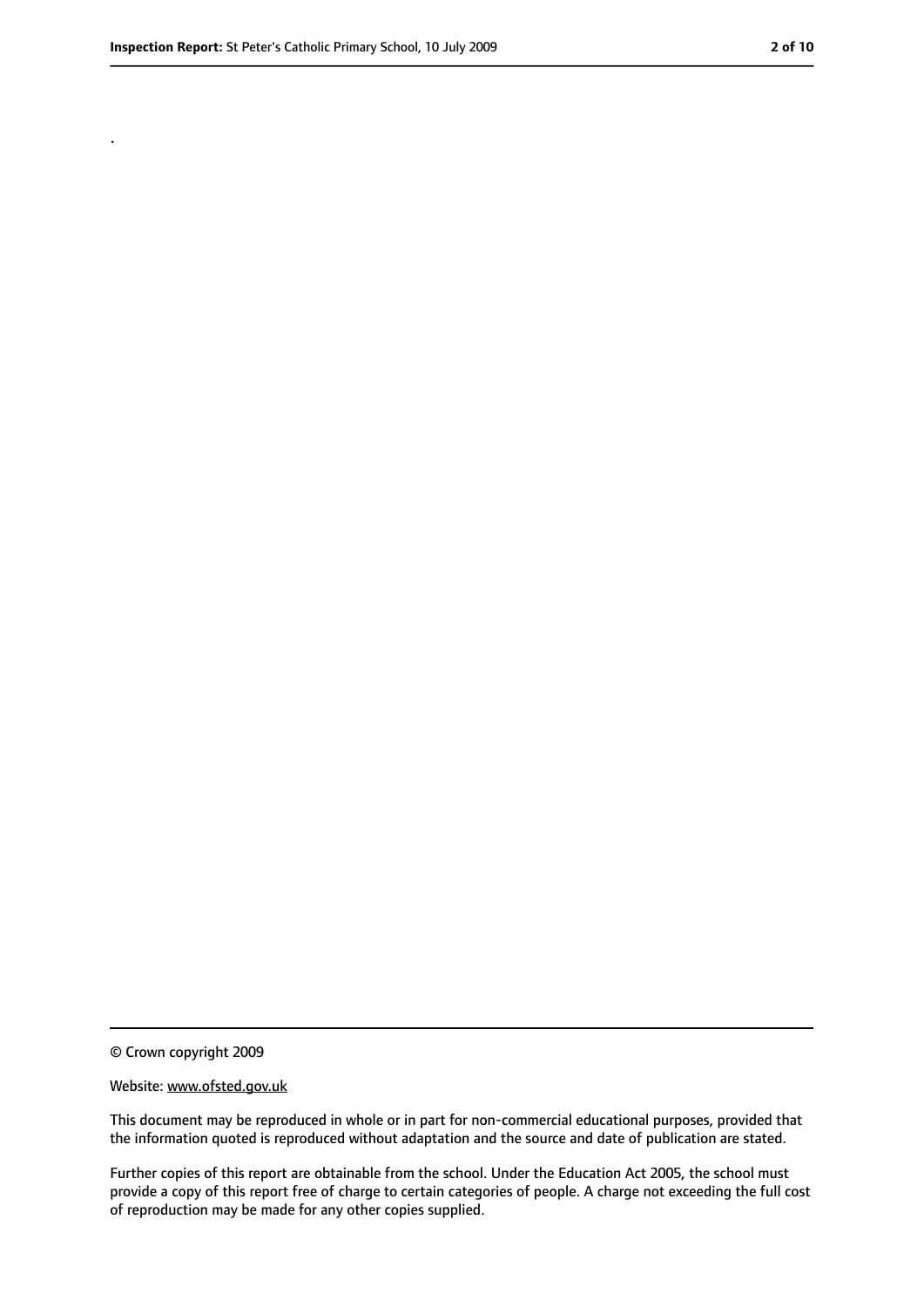## **Introduction**

The inspection was carried out by two additional inspectors. Inspectors evaluated the overall effectiveness of the school and investigated the following issues:

- What is the impact on children's learning in the Early Years Foundation Stage of the school's renewed focus on providing more child-initiated activities?
- What actions have been taken to raise standards in mathematics at Key Stage 1 and in science at Key Stage 2?
- To what extent do governors act as 'critical friends' and how do they gain the information they need to hold the school to account for the quality of its work?

Evidence was gathered from discussions with governors, the headteacher, staff and pupils. Inspectors observed lessons, playtimes and an assembly. They also analysed the school's assessment data, a range of other documents, including the school'sself-evaluation and parents' questionnaires. Other aspects of the school's work were not investigated in detail, but inspectors found no evidence to suggest that the school's assessments in those areas, as given its self-evaluation, were not justified, and these have been included where appropriate in this report.

#### **Description of the school**

This school is larger than the majority of primary schools. The number of pupils known to be eligible for a free school meal is very low. The percentage of pupils who come from a minority ethnic group is below average, as is that for pupils who speak English as an additional language. Children in the Early Years Foundation Stage are taught in two Reception classes. In most years their attainment on entry is close to that expected for their age. The percentage of pupils who have learning difficulties and/or disabilities is lower than usual. The majority of these pupils have dyslexia or another form of moderate learning difficulty. There are very few pupils who have a statement of special educational needs.

The school holds several awards, recognising its work in a variety of areas. These include: the DCFS International Award, Healthy Schools, Geography Bronze Mark, Activemark, and the Eco School Bronze level award. The school is affiliated to the Specialist Schools and Academies Trust.

#### **Key for inspection grades**

| Grade 1 | Outstanding  |
|---------|--------------|
| Grade 2 | Good         |
| Grade 3 | Satisfactory |

Grade 4 Inadequate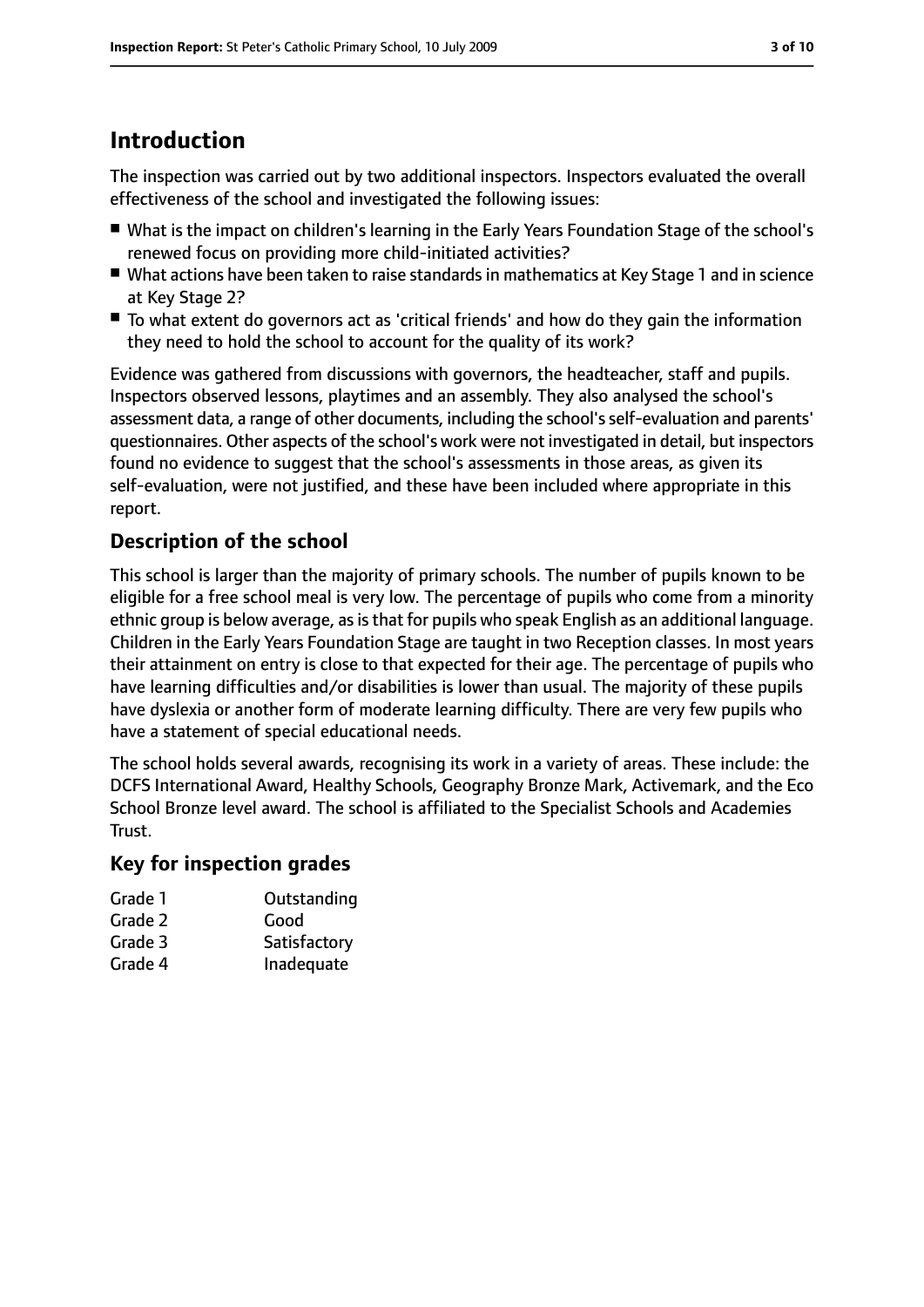### **Overall effectiveness of the school**

#### **Grade: 1**

St Peter'sis an outstanding school in which pupils achieve exceptionally well and make excellent progress in their academic and personal development. Parents and carers are delighted with the quality of education provided and the Friends of the School give significantsupport through fund raising activities. One parent reflected the views of significant majority of respondents to the inspection questionnaire when she said, 'St Peter's is an excellent school. The children are polite, confident and respectful. They also do very well academically.'

Pupils' personal development, their well-being and their spiritual, moral, social and cultural development are all outstanding and provide the foundation for the excellent progress that pupils make. Attendance is well above average. Pupils enjoy learning and are clearly proud of their school. One pupil commented, 'I feel lucky to come to St Peter's. The outdoor classroom is fantastic.' This is the result of the exceptional care, guidance and support the school provides. All requirements to ensure that pupils are safe are fully in place. Pupils behave exceptionally well in lessons and around the school. They are well informed about the importance of eating healthily and taking regular exercise.

Consistently, year-on-year, standards by the end of Year 2 in reading, writing and mathematics are above average. However, whilst standards in mathematics are above average, there is a tendency for them to lag a little behind those in reading and writing and pupils' basic number skills are not always developed to their full potential. By the time pupils leave at the end of Year 6, a pattern of standards that are well above average is firmly established, with steady improvement evident over each of the last five years. The unvalidated test results for 2009 and the work in pupils' books show that standards are well above average, confirming that they have made outstanding progress and that an upward trend in standards is being maintained. Standards in English are often exceptionally high. Historically, at Key Stage 2, standards in science have not been as high as those in English and mathematics. Prompt action and a strong focus on investigative work have eradicated this problem and standards in science are now well above average. High standards are also evident in a range of other subjects, including music and physical education. The standards pupils attain, combined with their outstanding social skills, ensure they are prepared very well for the next stage of their education and provide a foundation for later life.

Ultimately, the high standards pupils attain are a result of the outstanding teaching and curriculum they receive. Lessons are invariably exciting, capture pupils' interest and contain activities that provide appropriate challenges for the full range of abilities. Excellent relationships with teachers and the consistent celebration of pupils' efforts and achievements ensure that pupils enjoy lessons and are motivated to do their best. They also lay the foundation for pupils to become confident learners. In each lesson teachers take care to make sure that pupils understand what is expected of them. They ensure that pupils are aware of their targets for attainment and involve them well in assessing and understanding their own progress. Valuable guidance is provided for pupils through marking that explains how they can improve their work. Pupils' academic and personal progress is tracked carefully. Any who are at risk of falling behind are quickly identified and effective help is provided. For example, the Gym Trail, which is greatly enjoyed by pupils, enables those who experience coordination difficulties to improve their skills. Any personal problems are similarly soon resolved and pupils are confident that adults will help them to sort out and difficulties that might arise.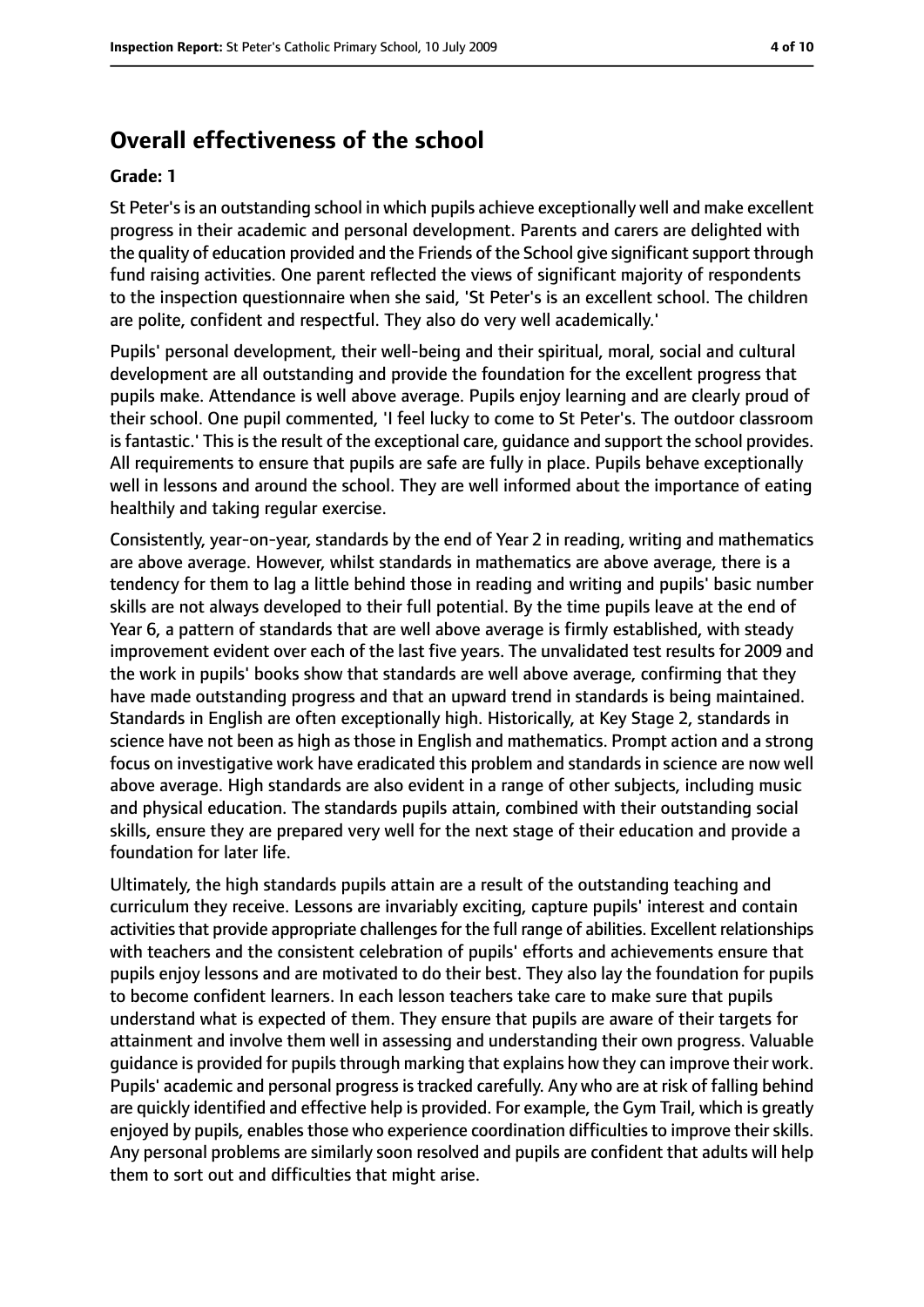Pupils' learning is enhanced exceptionally well by an excellent curriculum which includes a substantial range of additional activities, extra-curricular clubs and educational visits. For example, all pupils are taught and achieve exceptionally high standardsin French. Their personal and social development is enhanced by going on residential school journeys, such as the recent Year 6 visit to France.

Leadership and management are also outstanding. Governors describe the headteacher as 'approachable and inspirational'. The headteacher provides excellent leadership and is supported very effectively by an able and experienced senior management team. Subject leaders also do an excellent job providing helpful support for their colleagues and ensuring that high standards are maintained across many subjects. Governance is excellent. Governors, in partnership with the headteacher, set challenging, but realistic targets for attainment. Arrangements for staff and governors to accurately evaluate the school's performance and respond to any shortcomings are effective. Governors are hugely supportive of the school. The procedures that enable them to hold the school to account for the quality of its work, such as visits to lessons and discussions with senior managers, are effective. Whilst space is at a premium, resources are used wisely and the school is well equipped.

The school's contribution to community cohesion is a significant strength. Pupils participate in school and local community events with great enthusiasm. Their understanding of those who have other beliefs and faiths or come from different cultural backgrounds is developed very well. Links with schools in other parts of the world, such as France, China, where some pupils have visited, and South Africa play a prominent part in school life. Pupils are also very sensitive to the needs of those less fortunate than themselves. They raise significant amounts for charity. To this end the school council persuaded the headteacher to do a sky dive!

Improvement since the time of the last inspection is excellent. Communication with parents, an issue raised at the time, has improved and standards have risen in every subsequent year. The school is in no way complacent and its track record of raising standards year-on-year provides ample testimony of its excellent capacity to maintain improvement in the future.

#### **Effectiveness of the Early Years Foundation Stage**

#### **Grade: 1**

The Early Years Foundation Stage provision has recently been reorganised to provide a greater focus on child-initiated activities and this is having a positive impact by raising standards even further. The excellent management of this change, the stimulating learning programme and rich environment provided for the children captures their imagination in a lively and vibrant manner. As a result, the children are excited about learning and make outstanding progress. Children's behaviour is outstanding and they are confident in working in groups and as individuals.

All the adults work well together to provide a secure environment that allows the children to explore and learn. There is a good balance between adult-led and free choice activities with the adults quickly spotting areas where their intervention is required in order for the best progress to be made. The substantial outdoor area allows for a wide range of interesting and challenging activities to be undertaken. Support and guidance arrangements are also outstanding.

In most years children's attainment on entry is close to that expected for their age. However, staff have rightly noted that children's personal, social and emotional development in terms of independence and listening and sharing skills are not as well developed. The children's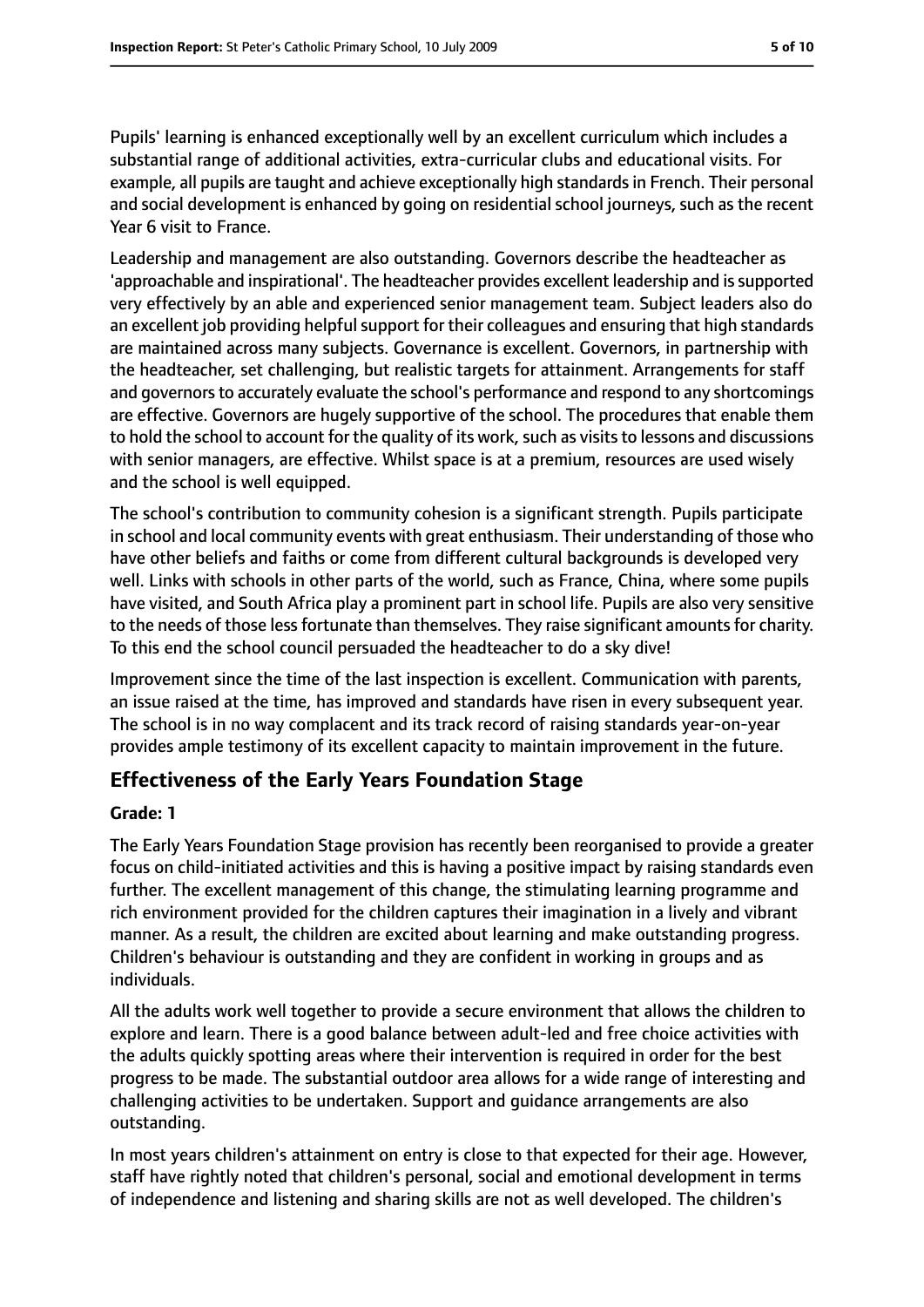knowledge and understanding of the world tends to vary from year to year and, whilst not below that expected, it does not always reach the high levels found in some years. The children make very good progress in all areas of their learning as staff build skilfully on children's prior learning and understanding, with a particular focus on independent learning, social development and counting skills. The quality of teaching is constantly good with outstanding features leading to outstanding progress. Assessment and tracking procedures are well established, accurate and detailed. The parents are kept informed of the programme of learning followed by their children. They have frequent opportunities to discuss their children's progress and to contribute to their learning.

#### **What the school should do to improve further**

■ Place even greater emphasis on the development of pupils' mental and oral skills in mathematics, in order to raise standards even further to match those found in reading and writing.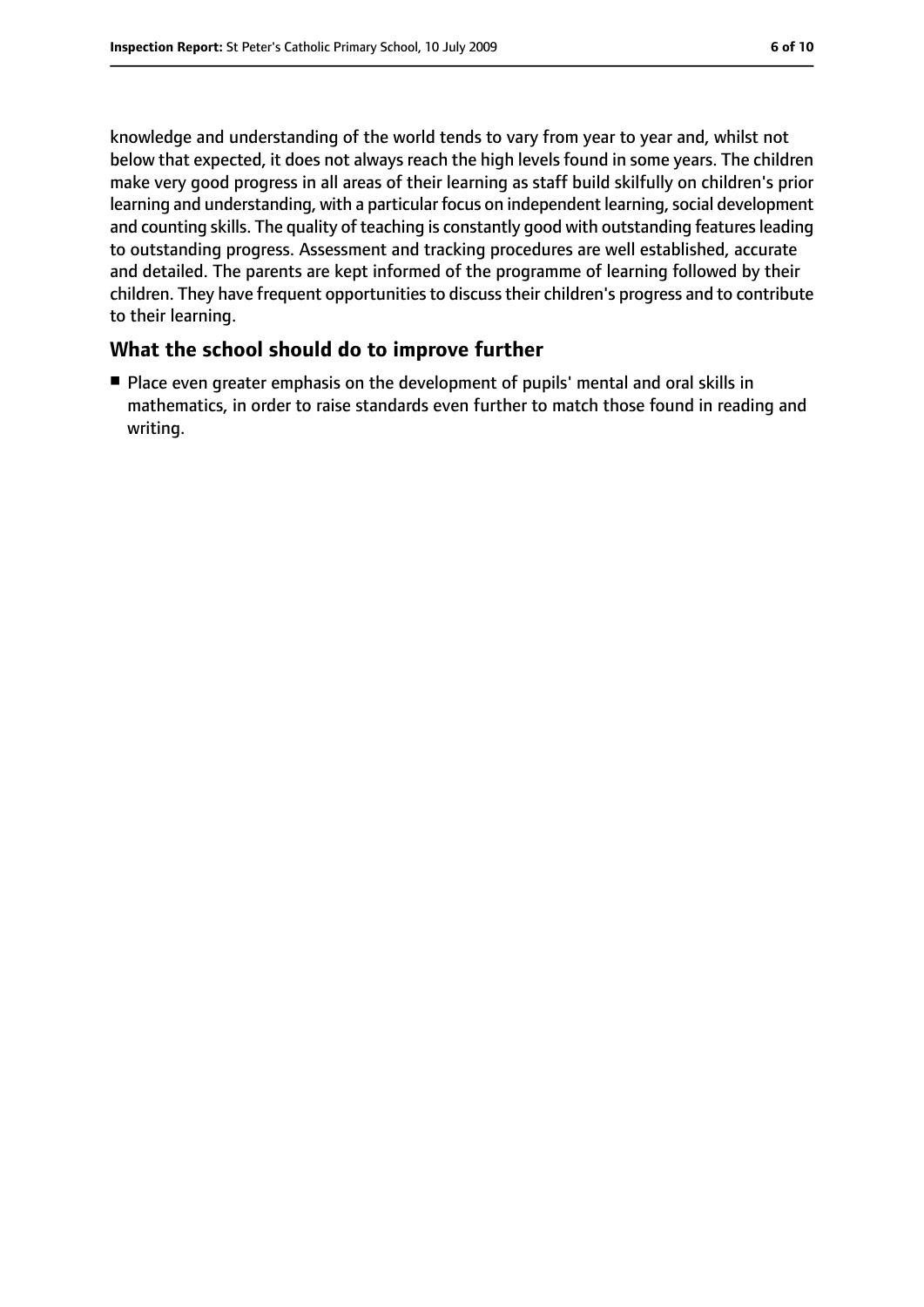**Any complaints about the inspection or the report should be made following the procedures set out in the guidance 'Complaints about school inspection', which is available from Ofsted's website: www.ofsted.gov.uk.**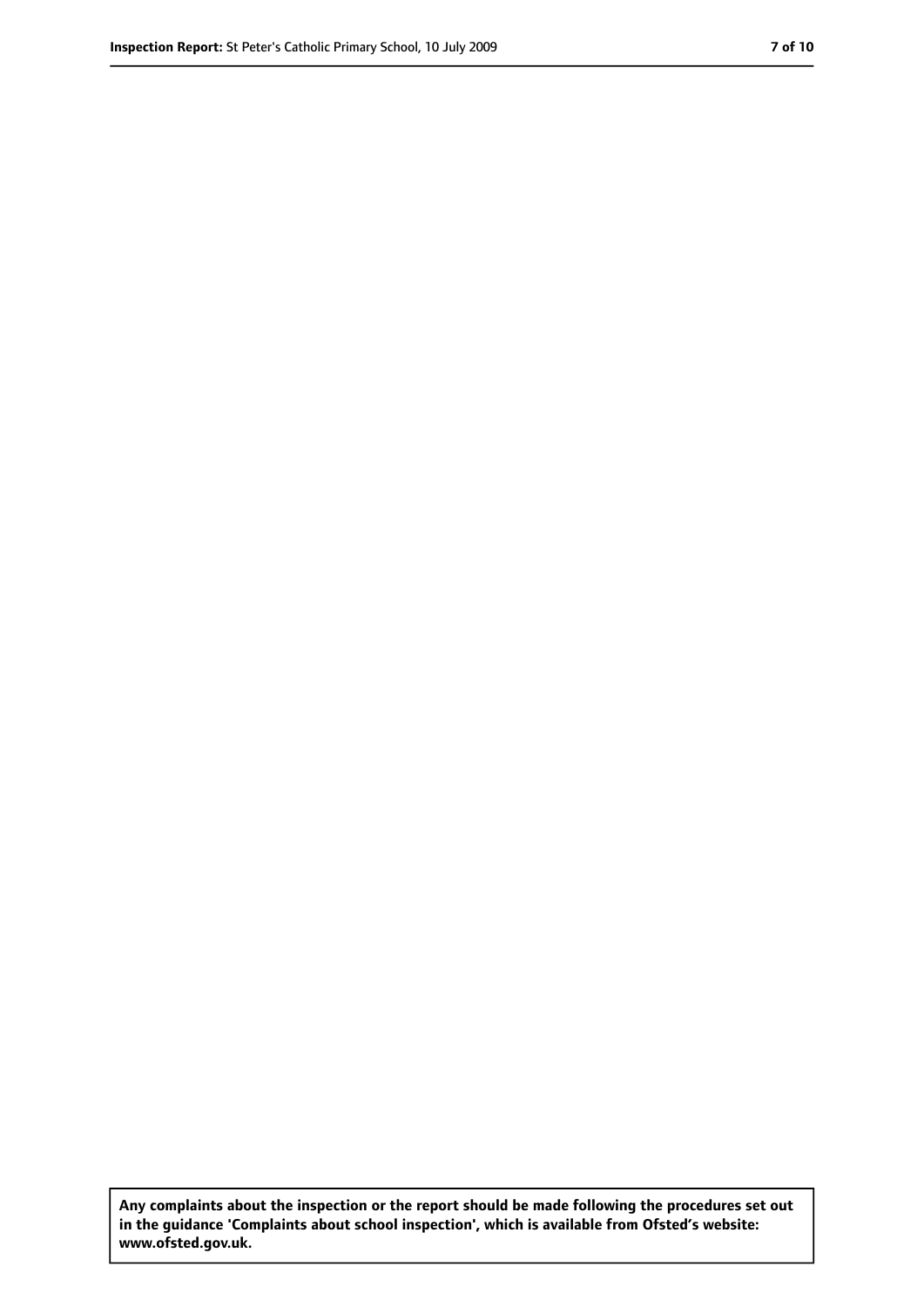# **Inspection judgements**

| Key to judgements: grade 1 is outstanding, grade 2 good, grade 3 satisfactory, and | School  |
|------------------------------------------------------------------------------------|---------|
| arade 4 inadequate                                                                 | Overall |

#### **Overall effectiveness**

| How effective, efficient and inclusive is the provision of<br>education, integrated care and any extended services in meeting the<br>needs of learners? |     |
|---------------------------------------------------------------------------------------------------------------------------------------------------------|-----|
| Effective steps have been taken to promote improvement since the last<br>inspection                                                                     | Yes |
| How well does the school work in partnership with others to promote learners'<br>well being?                                                            |     |
| The capacity to make any necessary improvements                                                                                                         |     |

### **Effectiveness of the Early Years Foundation Stage**

| How effective is the provision in meeting the needs of children in the<br><b>EYFS?</b>       |  |
|----------------------------------------------------------------------------------------------|--|
| How well do children in the EYFS achieve?                                                    |  |
| How good are the overall personal development and well-being of the children<br>in the EYFS? |  |
| How effectively are children in the EYFS helped to learn and develop?                        |  |
| How effectively is the welfare of children in the EYFS promoted?                             |  |
| How effectively is provision in the EYFS led and managed?                                    |  |

#### **Achievement and standards**

| How well do learners achieve?                                                               |  |
|---------------------------------------------------------------------------------------------|--|
| $\vert$ The standards <sup>1</sup> reached by learners                                      |  |
| $\mid$ How well learners make progress, taking account of any significant variations $\mid$ |  |
| between groups of learners                                                                  |  |
| How well learners with learning difficulties and/or disabilities make progress              |  |

<sup>&</sup>lt;sup>1</sup>Grade 1 - Exceptionally and consistently high; Grade 2 - Generally above average with none significantly below average; Grade 3 - Broadly average to below average; Grade 4 - Exceptionally low.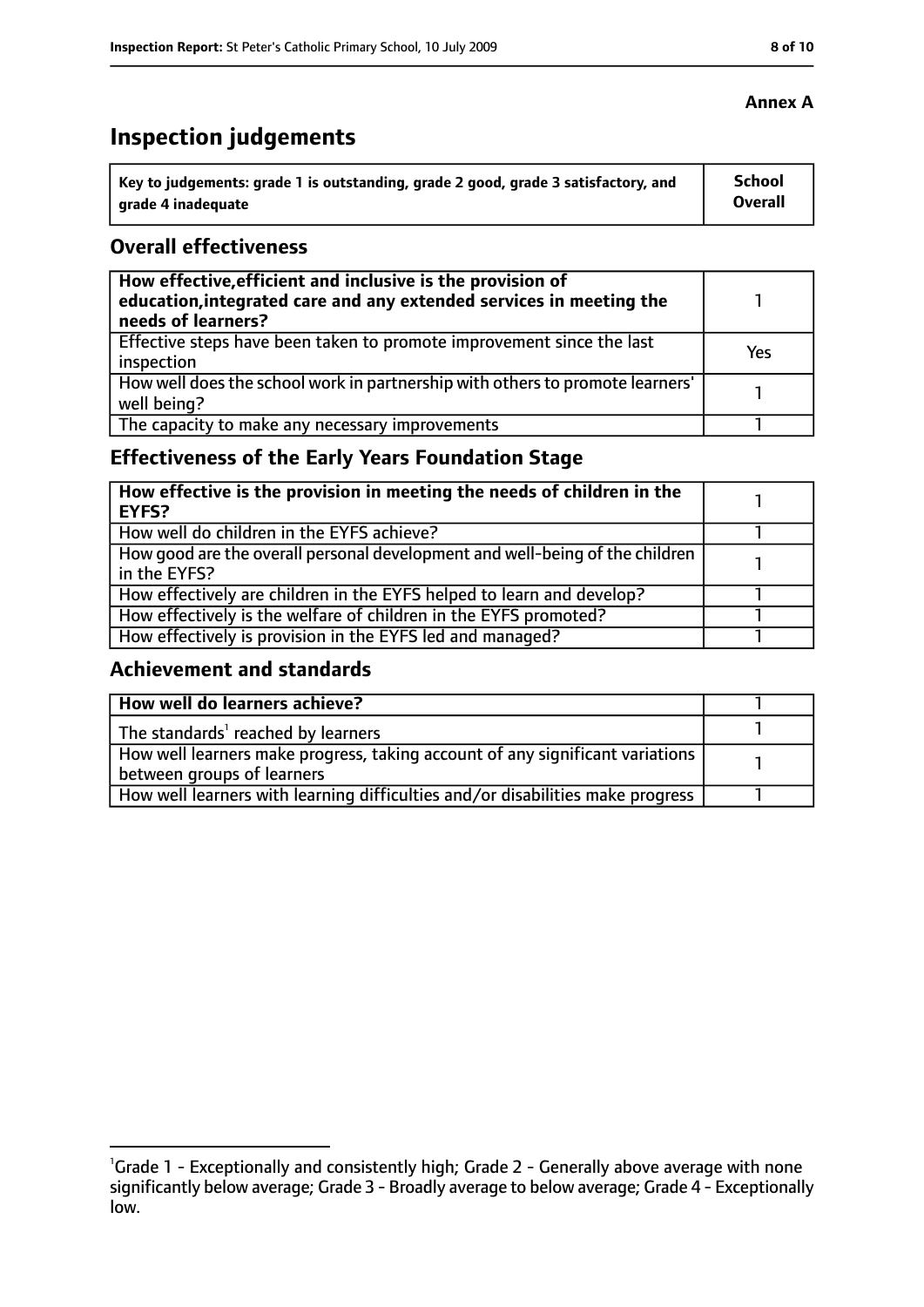### **Personal development and well-being**

| How good are the overall personal development and well-being of the<br>learners?                                 |  |
|------------------------------------------------------------------------------------------------------------------|--|
| The extent of learners' spiritual, moral, social and cultural development                                        |  |
| The extent to which learners adopt healthy lifestyles                                                            |  |
| The extent to which learners adopt safe practices                                                                |  |
| The extent to which learners enjoy their education                                                               |  |
| The attendance of learners                                                                                       |  |
| The behaviour of learners                                                                                        |  |
| The extent to which learners make a positive contribution to the community                                       |  |
| How well learners develop workplace and other skills that will contribute to<br>their future economic well-being |  |

# **The quality of provision**

| How effective are teaching and learning in meeting the full range of<br>learners' needs?              |  |
|-------------------------------------------------------------------------------------------------------|--|
| How well do the curriculum and other activities meet the range of needs and<br>interests of learners? |  |
| How well are learners cared for, quided and supported?                                                |  |

### **Leadership and management**

| How effective are leadership and management in raising achievement<br>and supporting all learners?                                              |            |
|-------------------------------------------------------------------------------------------------------------------------------------------------|------------|
| How effectively leaders and managers at all levels set clear direction leading<br>to improvement and promote high quality of care and education |            |
| How effectively leaders and managers use challenging targets to raise standards                                                                 |            |
| The effectiveness of the school's self-evaluation                                                                                               |            |
| How well equality of opportunity is promoted and discrimination eliminated                                                                      |            |
| How well does the school contribute to community cohesion?                                                                                      |            |
| How effectively and efficiently resources, including staff, are deployed to<br>achieve value for money                                          |            |
| The extent to which governors and other supervisory boards discharge their<br>responsibilities                                                  |            |
| Do procedures for safequarding learners meet current government<br>requirements?                                                                | <b>Yes</b> |
| Does this school require special measures?                                                                                                      | <b>No</b>  |
| Does this school require a notice to improve?                                                                                                   | No         |